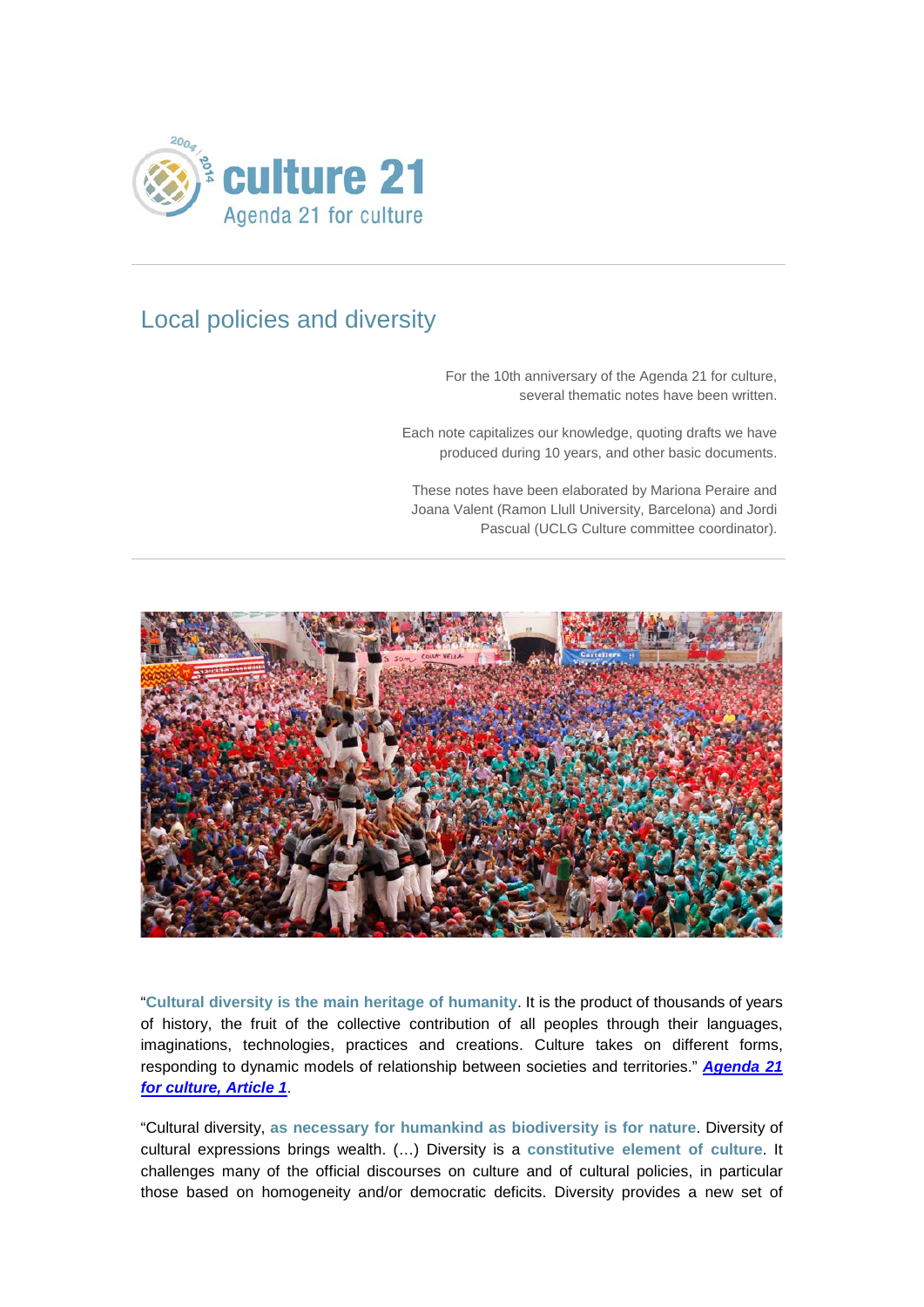conceptual paths to describe current local policies, and probably articulate new ones." *[Agenda 21 for](http://www.agenda21culture.net/index.php/documents/agenda-21-for-culture) culture*.

"At an international level, the importance of cultural diversity was recognised in 2001 in the UNESCO Universal Declaration on Cultural Diversity, but the decisive step was the adoption in 2005 of the **[Convention on the Protection and the Promotion of the Diversity of](http://www.unesco.org/new/en/culture/themes/cultural-diversity/diversity-of-cultural-expressions/the-convention/what-is-the-convention/)  [Cultural Expressions](http://www.unesco.org/new/en/culture/themes/cultural-diversity/diversity-of-cultural-expressions/the-convention/what-is-the-convention/)**, which came into force in 2007. The Convention marked a turning point in terms of the recognition of cultural diversity." **[Web Agenda 21 for](http://www.agenda21culture.net/index.php/16-official-documentation-all/agenda-21-culture-all/435-local-policies-and-cultural-diversity) culture:** *Local policies and cultural [diversity](http://www.agenda21culture.net/index.php/16-official-documentation-all/agenda-21-culture-all/435-local-policies-and-cultural-diversity)*.

"**Cultural Diversity** may be defined as a principle for organizing sustainablecultural plurality, both within and across societies. Cultural diversity is therefore more than an open-ended menu of differences or variations. It is a mechanism for organizing the most productive dialogue between meaningful pasts and desirable futures. (…) Cultural diversity is a mechanism that assures that creativity, dignity and tolerance will be partners rather than victims in the design of models for sustainable development. In other words, maximizing cultural diversity is the key to making culture a renewable resource in the effort to make development sustainable." **UNESCO**, *[Universal Declaration on Cultural Diversity](http://unesdoc.unesco.org/images/0012/001271/127162e.pdf)* (2001), accompanying document*.*



### **Article 1 – Cultural diversity: the common heritage of humanity**

"Culture takes diverse forms across time and space. This diversity is embodied in the uniqueness and plurality of the identities of the groups and societies making up humankind. As a source of exchange, innovation and creativity, cultural diversity is as necessary for humankind as biodiversity is for nature. In this sense, it is the common heritage of humanity and should be recognized and affirmed for the benefit of present and future generations."

# **Article 2 – From cultural diversité to cultural pluralism**

"(…) Cultural pluralism gives policy expression to the reality of cultural diversity. Indissociable from a democratic framework, cultural pluralism is conducive to cultural exchange and to the flourishing of creative capacities that sustain public life."

#### **Article 3 – Cultural diversity as a factor in development**

"Cultural diversity widens the range of options open to everyone; it is one of the roots of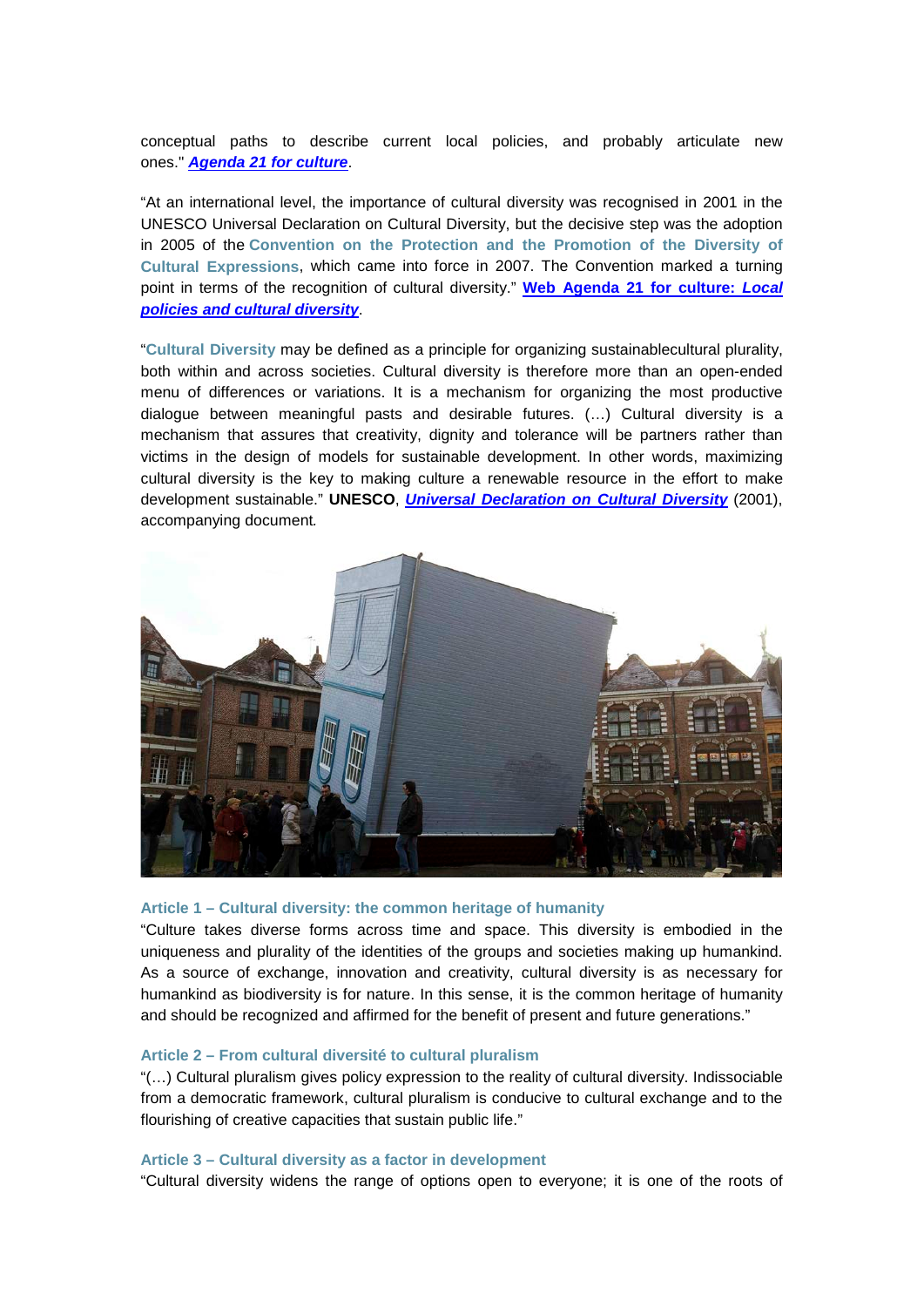development, understood not simply in terms of economic growth, but also as a means to achieve a more satisfactory intellectual, emotional, moral and spiritual existence."

# **Article 4 – Human rights as guarantees for cultural diversity**

"The defense of cultural diversity is an ethical imperative, inseparable from respect for human dignity." **UNESCO**, *[Universal Declaration on Cultural Diversity](http://unesdoc.unesco.org/images/0012/001271/127162e.pdf),* 2001*.*

"The current situation also provides sufficient evidence that cultural diversity in the world is in danger due to a **globalization that standardizes and excludes**." *[Agenda 21 for culture,](http://www.agenda21culture.net/index.php/documents/agenda-21-for-culture)  [Article 2](http://www.agenda21culture.net/index.php/documents/agenda-21-for-culture)*.

"**Cities and local spaces** are a privileged setting for cultural invention which is in constant evolution, and provide the **environment for creative diversity**, where encounters amongst everything that is different and distinct (origins, visions, ages, genders, ethnic groups and social classes) are what makes full human development possible. Dialogue between identity and diversity, individual and group, is a vital tool for guaranteeing both a planetary cultural citizenship as well as the survival of linguistic diversity and the development of cultures." *[Agenda 21 for culture, Article 7](http://www.agenda21culture.net/index.php/documents/agenda-21-for-culture)*.



"Proper economic assessment of the creation and distribution of cultural goods – amateur or professional, craft or industrial, individual or collective – becomes, in the contemporary world, a decisive factor in emancipation, a guarantee of diversity and, therefore, an attainment of the **democratic right** of peoples to affirm their identities in the relations between cultures." *Agenda 21 for [culture, Article 12.](http://www.agenda21culture.net/index.php/documents/agenda-21-for-culture)*

"**UNDP's Human Development Report 2004** *Cultural Liberty in Today's Diverse World* has recently made a strong call to "recognize differences, champion diversity and promote cultural freedoms, so that all people can choose to speak their language, practice their religion, and participate in shaping their culture so that all people can choose to be who they are". Cultural diversity is a new and difficult concept but many cities and local governments have already taken it into account, with diverse meanings." **Jordi Pascual,** in **["Executive](http://www.agenda21culture.net/index.php/46-official-documentation-all/reports-all/369-report-1-local-policies-for-cultural-diversity)  [Summary"](http://www.agenda21culture.net/index.php/46-official-documentation-all/reports-all/369-report-1-local-policies-for-cultural-diversity)**, *Report 1: Local policies for cultural diversity* (2006).

"Cities are including cultural diversity considerations in their local policies, while diversity has **manifold meanings**: contents, actors or ethnic.

- a) Related to "**sizes**" (cities have searched for a balance in the sizes of cultural agents, from small to large) and "sub-sectors" (from heritage to contemporary creation).
- b) With the involvement of a diversity of actors (public, NGO, private) in the local cultural system.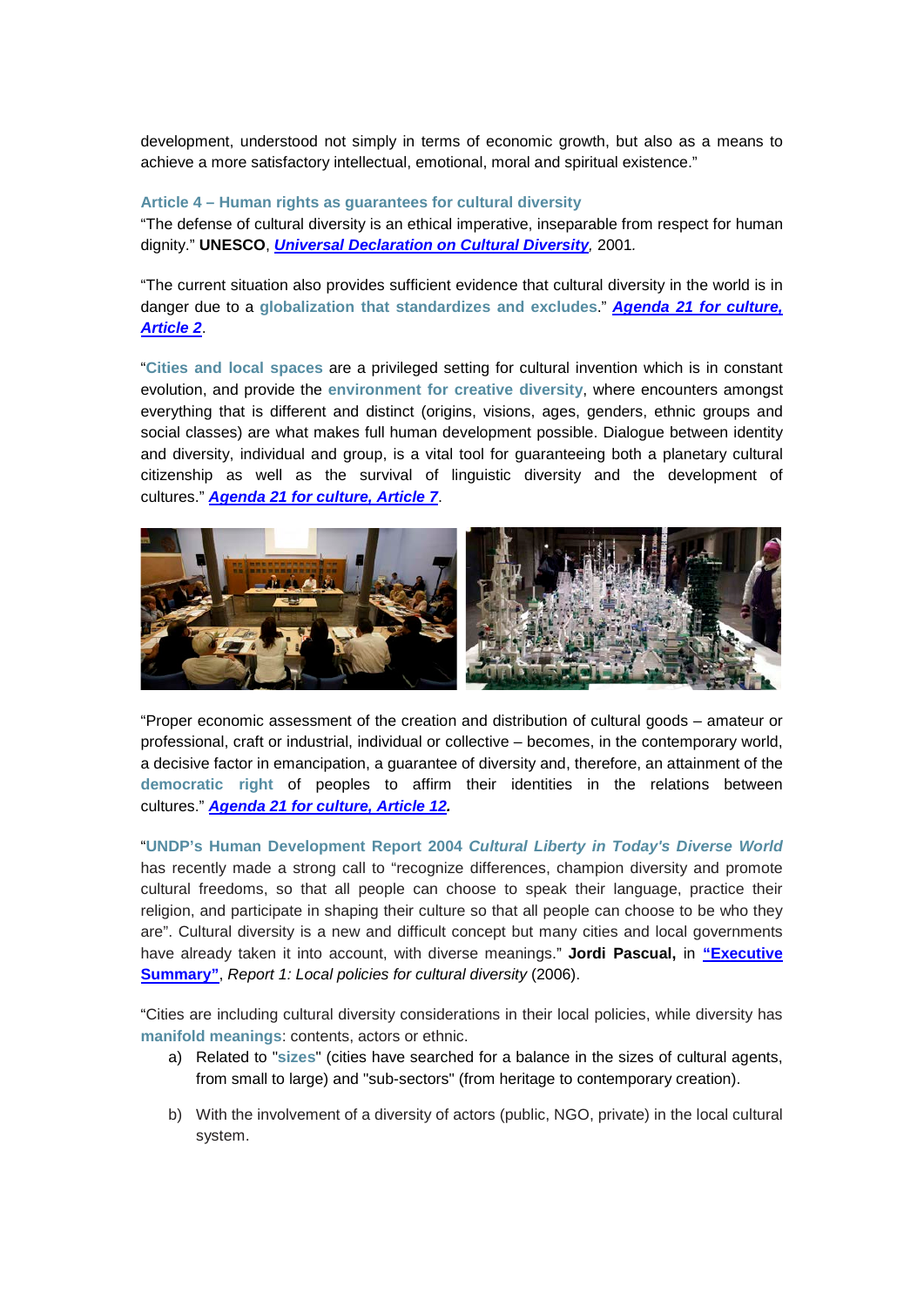c) Understood in **anthropological or ethnic terms**, is changing the way cities support culture, with more attention paid to the presence of "minorities" in the cultural ecosystem of the city." **Jordi Pascual,** in **["Executive Summary"](http://www.agenda21culture.net/index.php/46-official-documentation-all/reports-all/369-report-1-local-policies-for-cultural-diversity)**, *Report 1: Local policies for cultural diversity* (2006).

"The concepts of a "**local cultural ecosystem" or "cultural ecology**" facilitate the understanding and allow the implementation of cultural diversity considerations into policies. (…) Analysing diversity in a historical perspective, all cities have undergone (and are undergoing) **intercultural / hybridisation** processes. Cities are the places where persons from different origins meet, interact and create new cultural expressions." **Jordi Pascual,**  in **["Executive Summary"](http://www.agenda21culture.net/index.php/46-official-documentation-all/reports-all/369-report-1-local-policies-for-cultural-diversity)**, *Report 1: Local policies for cultural diversity. Executive Summary*  (2006).

"**Interculturalism** is about explicitly recognising the value of diversity while doing everything possible to increase **interaction, mixing and hybridisation** between cultural communities." **Irena Guidikova,** Head of Division, Directorate of Culture and Cultural and Natural Heritage, Council of Europe, in **["Who is afraid of diversity?"](http://www.agenda21culture.net/index.php/46-official-documentation-all/reports-all/365-report-5-cities-cultures-and-developments-a-report-that-marks-the-fifth-anniversary-of-agenda-21-for-culture)**, *Report 5: Cities, cultures and developments. A report that marks the fifth anniversary of Agenda 21 for culture* (2009).

"Because of the city's fame – particularly due to the strong diaspora very much alive in big international metropolises – Essaouira retained a special interest as a **rare example of cultural diversity that had coexisted in a time of tolerance and peace**. This interest was transformed into the desire to preserve the heritage common to every culture that had helped to forge the Souirie identity." **Asma Chaabi,** Mayor of Essaouira, in **["The Agenda 21 for](http://www.agenda21culture.net/index.php/46-official-documentation-all/reports-all/365-report-5-cities-cultures-and-developments-a-report-that-marks-the-fifth-anniversary-of-agenda-21-for-culture)  [culture and Essaouira"](http://www.agenda21culture.net/index.php/46-official-documentation-all/reports-all/365-report-5-cities-cultures-and-developments-a-report-that-marks-the-fifth-anniversary-of-agenda-21-for-culture)**, *Report 5: Cities, cultures and developments. A report that marks the fifth anniversary of Agenda 21 for culture* (2009).

"In an increasingly diverse society, education in cultural diversity and fostering **intercultural competencies** become priorities, not only for the department for culture, but also for the educational authorities. Furthermore, the growing importance of cultural diversity has increased the need to link cultural policies to social policies: departments for social inclusion are including culture as a dimension in their programmes, and do not take for granted existing differences in knowledge, language and values of the population.

(…) Diversity has reinforced the use of public spaces for cultural activities. The concept of **"public space",** somehow neglected in the late XXth century, is again important, although its "cultural" management is more difficult than ever. (…) Leisure management, creative industries and cultural tourism are sectors of exceptional growth. Cultural content is at the centre of the knowledge society. The concept of "**productive diversity**" is extremely appealing. "Cultural diversity – of people, of skills and practices, of products, of markets and tastes – is good for innovation and building the capacity for sustainability in a creative knowledge economy" states Colin Mercer.

(…) Cultural diversity can be a vital stimulus to cultural entrepreneurship, opening up new cultural and creative markets", states Kevin Robbins. (…) Cultural diversity deserves a strong policy architecture, in which all citizens can participate in the elaboration of deliberative cultural policies." **Jordi Pascual,** in **["Executive Summary"](http://www.agenda21culture.net/index.php/46-official-documentation-all/reports-all/369-report-1-local-policies-for-cultural-diversity)**, *Report 1: Local policies for cultural diversity. Executive Summary* (2006).

"Managing diversity also means rethinking the programmes of our cultural institutions, bringing **'governance' to life, thinking about the next generation**." **Bettina Heinrich,** Head of Department for Fundamental Cultural Policy Issues, Senate Chancellery of the Governing Mayor of Berlin (2007-2009), in **["Changing Cities and the New Role for Urban](http://www.agenda21culture.net/index.php/46-official-documentation-all/reports-all/365-report-5-cities-cultures-and-developments-a-report-that-marks-the-fifth-anniversary-of-agenda-21-for-culture)**